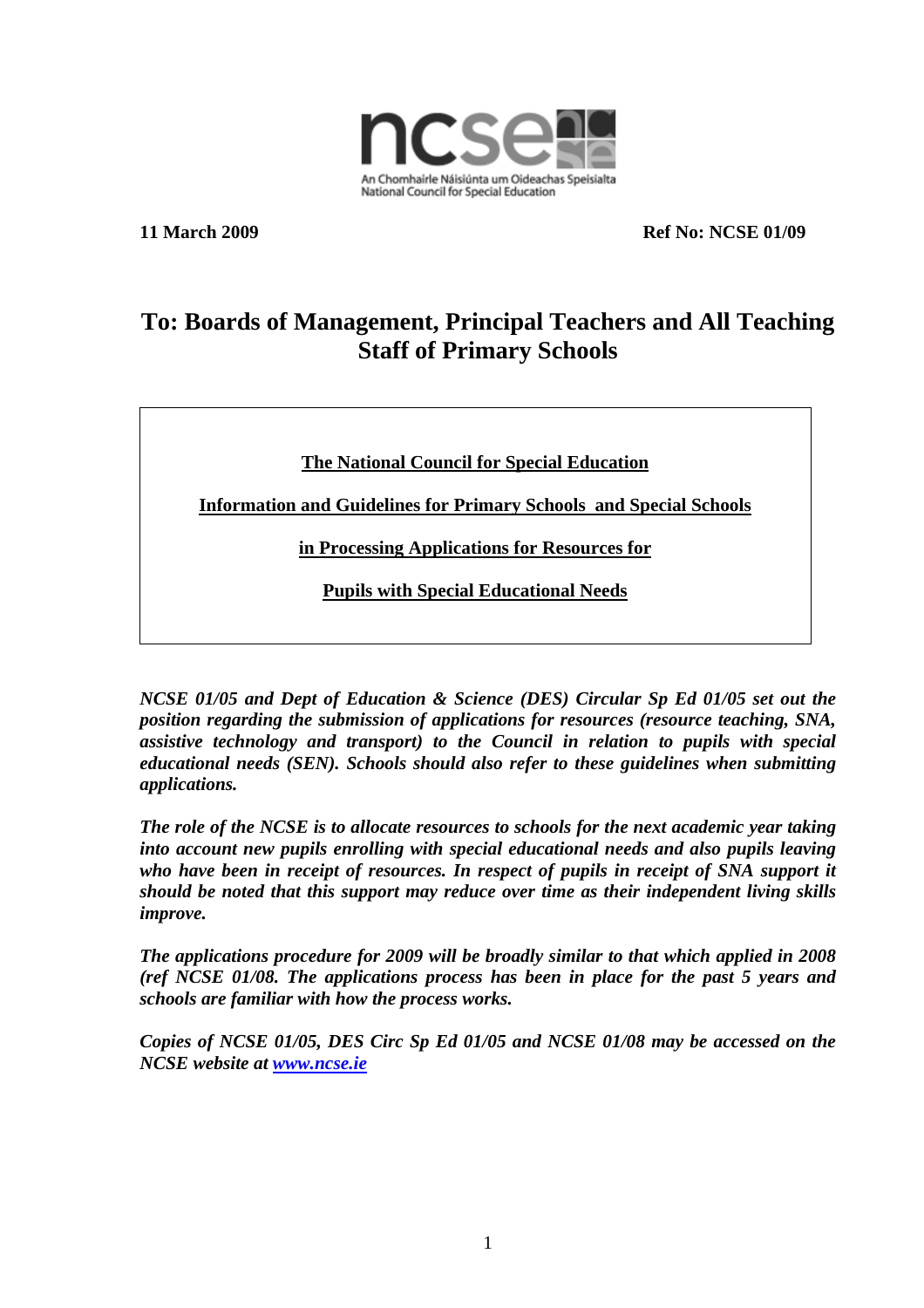### **Summary of Applications process**

Applications may be submitted immediately using the attached forms, which are also available from the NCSE website. Forms should be fully completed prior to getting parental consent and forwarding to SENO. Incomplete application forms will be returned and will lead to a delay in the process.

**It will not be possible to process an application without the PPS number**. Parents can obtain the number from the Dept of Social and Family Affairs, Client Identity Section, Carrick on Shannon, Co Leitrim, Tel No 01-7043281 if necessary or contact their local Social Welfare office for assistance.

**As part of an application for SNA support the SNA profile form (appendix 4) must be completed in full**. This will show the manner in which the SNA cohort in the school is currently deployed and help as regards future planning for required SNA support. We are making arrangements to have this form available electronically.

All schools including schools with no new applications for resources for September 09 must list pupils with SEN (appendix 5) who will not be returning in September 09. This is required so SENO's can determine the allocation for September 2009 taking into account the resources freed up in the school.

Schools should be aware of the new guidelines which issued recently from the DES in relation to school transport which primarily relates to transport to special schools/classes.

*Applications should be submitted before May 22nd to ensure that a decision that a decision regarding the school allocation for 09/10 year may issue before the end of the 08/09 year.* 

Applications for areas where currently the SENO is on extended leave should be forwarded to the normal address and they will be processed locally

Both the Irish and the English version of the guidelines and forms will be available on the NCSE website [www.ncse.ie](http://www.ncse.ie/)

Sé Goulding Head of Operations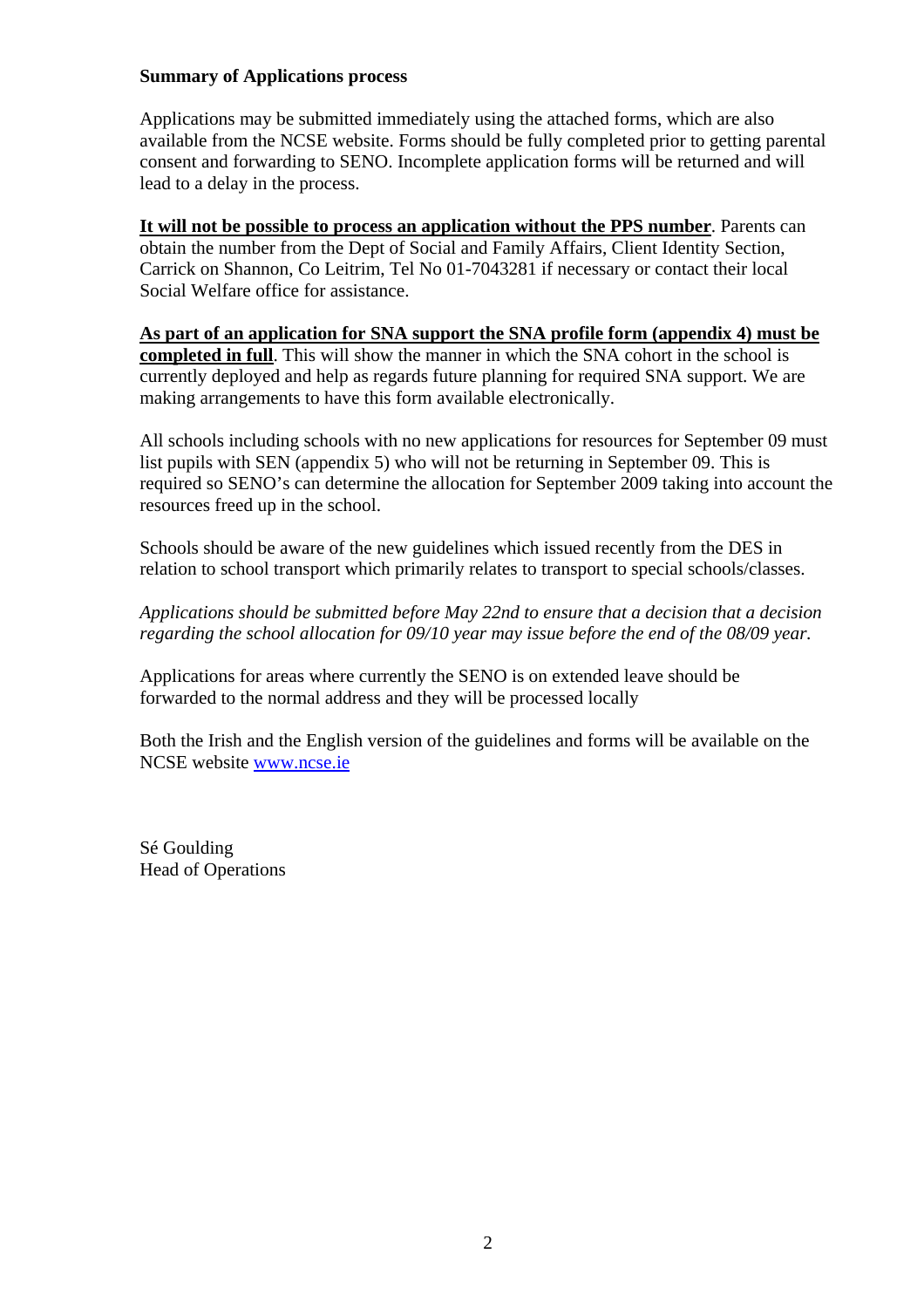# **List of Attached Appendices**

|              | Appendix 1 - App1 LIH/SNA             | Individual application form for resource<br>teaching and SNA Support                                                      |
|--------------|---------------------------------------|---------------------------------------------------------------------------------------------------------------------------|
|              | <b>Appendix 2 - NCSE Transport</b>    | Application for School Transport                                                                                          |
|              | <b>Appendix 3 - NCSE Appl Ass Tec</b> | Application for Assistive Technology                                                                                      |
| Appendix 4 - |                                       | School SNA Profile Form                                                                                                   |
|              | Appendix 5 - NCSE App1 5              | List of pupils with SEN currently accessing<br>resources who will not be returning to the<br>school in September 2009     |
|              | Appendix 6 – NCSE Appl 6              | List of pupils with SEN who have left the school<br>since the previous application for resources<br>submitted to the SENO |
| Appendix 7 - |                                       | List of disability codes.                                                                                                 |

.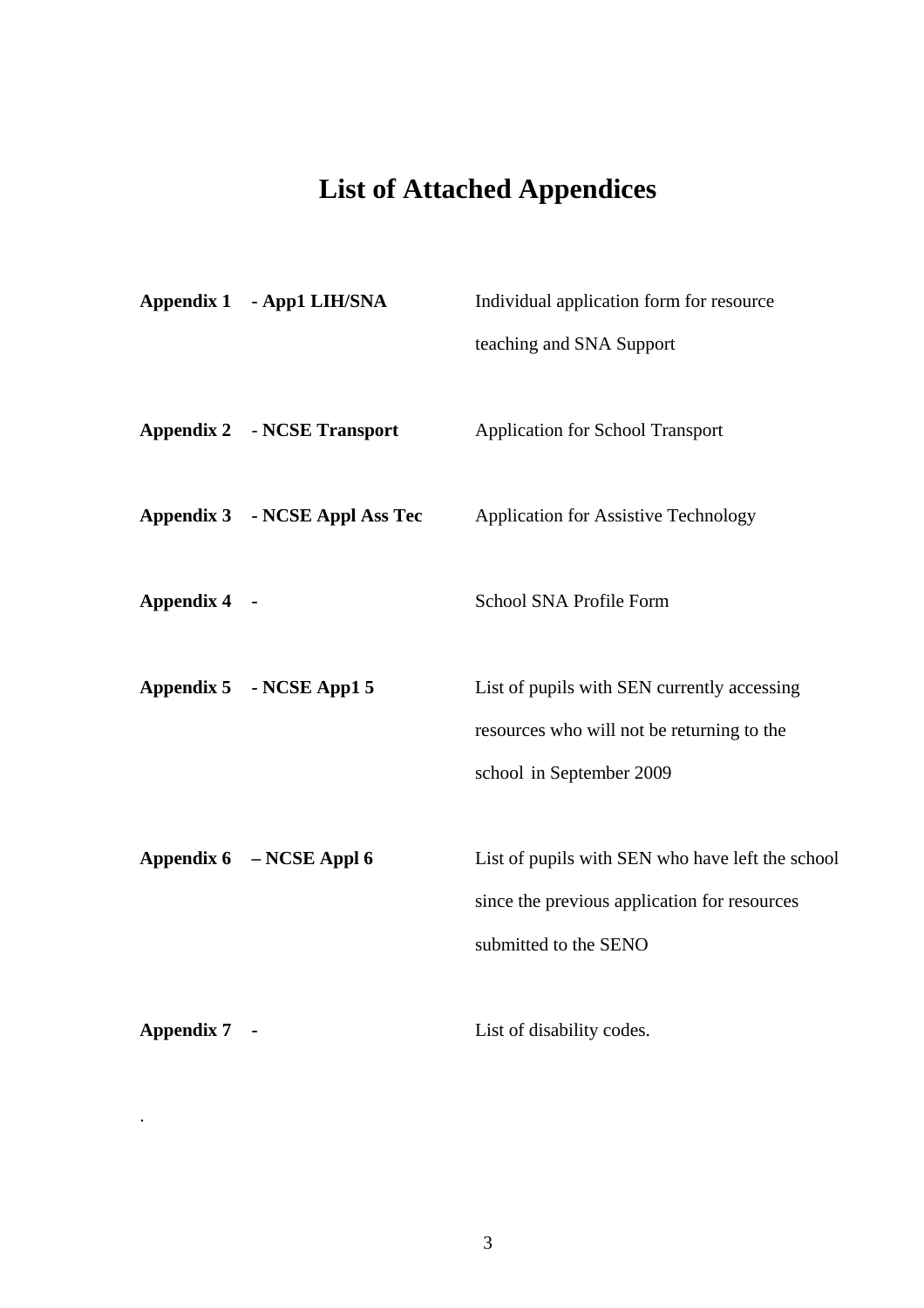



|                                                                                            | Nauvillal Couricil for Special Education<br>Application to NCSE for Access to Low Incidence Hours and SNA Support                                                                                                                    |
|--------------------------------------------------------------------------------------------|--------------------------------------------------------------------------------------------------------------------------------------------------------------------------------------------------------------------------------------|
| A.                                                                                         | <b>PUPIL DETAILS</b>                                                                                                                                                                                                                 |
|                                                                                            |                                                                                                                                                                                                                                      |
|                                                                                            |                                                                                                                                                                                                                                      |
|                                                                                            |                                                                                                                                                                                                                                      |
|                                                                                            |                                                                                                                                                                                                                                      |
|                                                                                            |                                                                                                                                                                                                                                      |
| <b>B.</b>                                                                                  | <b>SCHOOL DETAILS</b>                                                                                                                                                                                                                |
|                                                                                            |                                                                                                                                                                                                                                      |
|                                                                                            |                                                                                                                                                                                                                                      |
|                                                                                            |                                                                                                                                                                                                                                      |
|                                                                                            |                                                                                                                                                                                                                                      |
| $\mathsf{C}$ .                                                                             | <b>APPLICATION DETAILS</b>                                                                                                                                                                                                           |
| This application for the above named pupil relates to the support services indicated below |                                                                                                                                                                                                                                      |
| <b>Low Incidence Teaching Hours</b>                                                        | <b>SNA Support</b>                                                                                                                                                                                                                   |
|                                                                                            |                                                                                                                                                                                                                                      |
| D.                                                                                         | PARENTAL/GUARDIAN CONSENT                                                                                                                                                                                                            |
| I/We, the undersigned, being the parent(s)/guardian(s) of the above named pupil confirm    | (to be completed in all cases)                                                                                                                                                                                                       |
|                                                                                            | that this application has been discussed with me/us and that I/we give consent to the school to apply for the support services                                                                                                       |
| identified above.                                                                          | that I am aware that all information relating to this application will be kept on file, and made available to the SENO/National                                                                                                      |
| Council for Special Education.                                                             |                                                                                                                                                                                                                                      |
|                                                                                            |                                                                                                                                                                                                                                      |
|                                                                                            |                                                                                                                                                                                                                                      |
|                                                                                            |                                                                                                                                                                                                                                      |
| E.                                                                                         | DECLARATION BY PRINCIPAL                                                                                                                                                                                                             |
| I hereby confirm                                                                           |                                                                                                                                                                                                                                      |
| that this application is supported by the Chairperson of the school's Board of Management. |                                                                                                                                                                                                                                      |
|                                                                                            | that in making this application full consideration has been given to any support services already in the school.<br>that the staged approach to assessment as outlined in DES circular 02/05 has been followed, (where appropriate). |
|                                                                                            | that all required documentation is attached, including professional reports as specified in Sp Ed 01/05 Appendix 3.                                                                                                                  |
|                                                                                            |                                                                                                                                                                                                                                      |
| (Principal)                                                                                |                                                                                                                                                                                                                                      |
| Date received: SENO USE ONLY                                                               |                                                                                                                                                                                                                                      |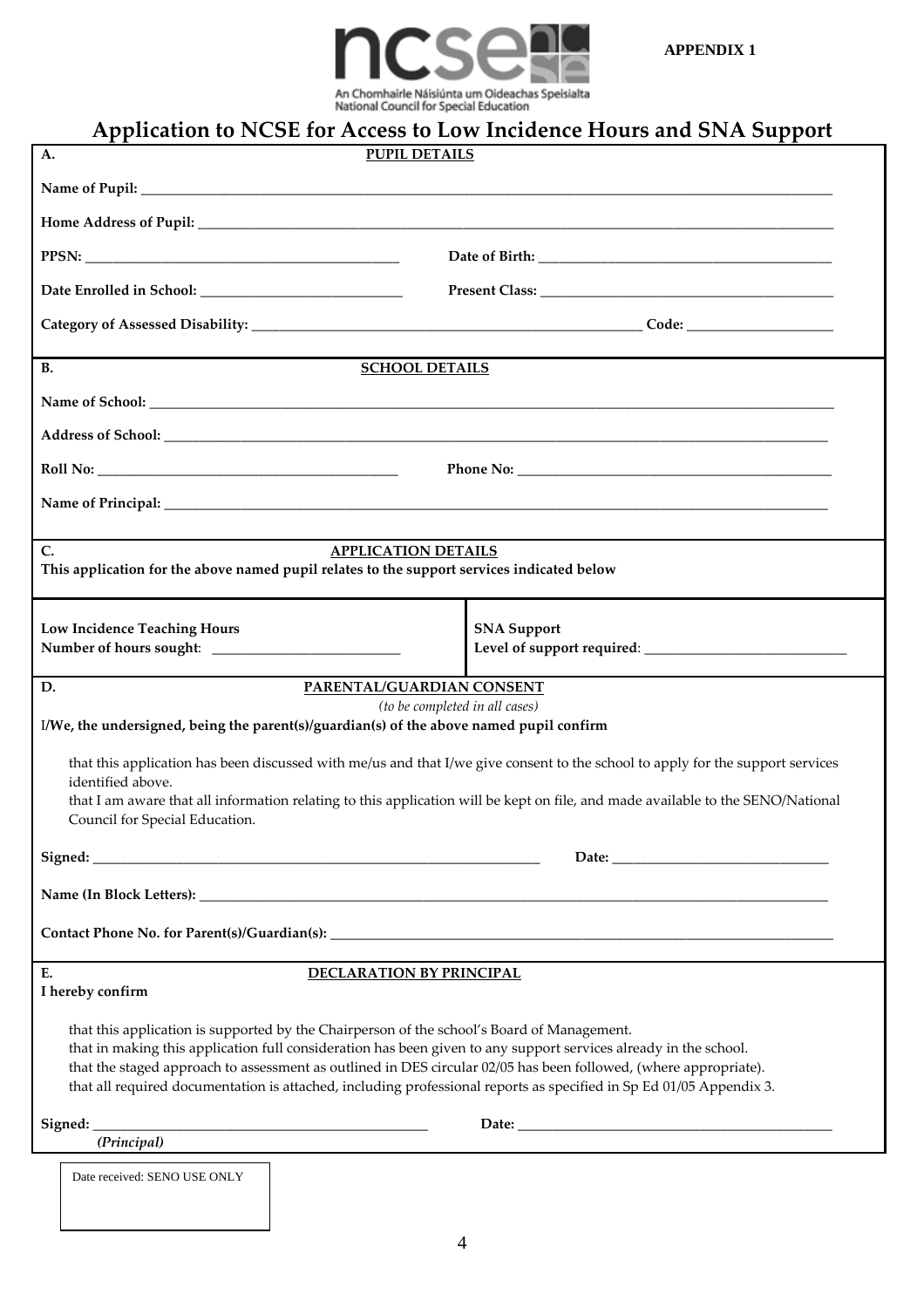

**Application Form for School Transport**

# **Primary/Post Primary**

| А.        |                                                                                                                                                   | <b>PUPIL DETAILS</b>                                                                                                                                                                                                                                                                                                                                                                                                                                                                                                                                                                                                                                                                                                                                                                                                                                                                                                                      |
|-----------|---------------------------------------------------------------------------------------------------------------------------------------------------|-------------------------------------------------------------------------------------------------------------------------------------------------------------------------------------------------------------------------------------------------------------------------------------------------------------------------------------------------------------------------------------------------------------------------------------------------------------------------------------------------------------------------------------------------------------------------------------------------------------------------------------------------------------------------------------------------------------------------------------------------------------------------------------------------------------------------------------------------------------------------------------------------------------------------------------------|
|           |                                                                                                                                                   |                                                                                                                                                                                                                                                                                                                                                                                                                                                                                                                                                                                                                                                                                                                                                                                                                                                                                                                                           |
|           |                                                                                                                                                   |                                                                                                                                                                                                                                                                                                                                                                                                                                                                                                                                                                                                                                                                                                                                                                                                                                                                                                                                           |
|           |                                                                                                                                                   |                                                                                                                                                                                                                                                                                                                                                                                                                                                                                                                                                                                                                                                                                                                                                                                                                                                                                                                                           |
|           | Date Enrolled in School: ____________________                                                                                                     | ${\bf Present \; Class:}\; \begin{tabular}{ c c c } \hline \multicolumn{3}{ c }{\textbf{Present \; Class:}} \end{tabular}$                                                                                                                                                                                                                                                                                                                                                                                                                                                                                                                                                                                                                                                                                                                                                                                                                |
|           |                                                                                                                                                   |                                                                                                                                                                                                                                                                                                                                                                                                                                                                                                                                                                                                                                                                                                                                                                                                                                                                                                                                           |
| <b>B.</b> |                                                                                                                                                   | <b>SCHOOL DETAILS</b>                                                                                                                                                                                                                                                                                                                                                                                                                                                                                                                                                                                                                                                                                                                                                                                                                                                                                                                     |
|           |                                                                                                                                                   |                                                                                                                                                                                                                                                                                                                                                                                                                                                                                                                                                                                                                                                                                                                                                                                                                                                                                                                                           |
|           |                                                                                                                                                   |                                                                                                                                                                                                                                                                                                                                                                                                                                                                                                                                                                                                                                                                                                                                                                                                                                                                                                                                           |
|           |                                                                                                                                                   |                                                                                                                                                                                                                                                                                                                                                                                                                                                                                                                                                                                                                                                                                                                                                                                                                                                                                                                                           |
|           |                                                                                                                                                   |                                                                                                                                                                                                                                                                                                                                                                                                                                                                                                                                                                                                                                                                                                                                                                                                                                                                                                                                           |
| C.        |                                                                                                                                                   | PARENTAL/GUARDIAN CONSENT<br>(to be completed in all cases)                                                                                                                                                                                                                                                                                                                                                                                                                                                                                                                                                                                                                                                                                                                                                                                                                                                                               |
|           |                                                                                                                                                   | I/We, the undersigned, being the parent(s)/guardian(s) of the above named pupil, confirm each of the following:                                                                                                                                                                                                                                                                                                                                                                                                                                                                                                                                                                                                                                                                                                                                                                                                                           |
|           | school to apply for school transport.<br>National Council for Special Education (NCSE).<br>child*.<br>transport arrangements to any other school. | I/we have discussed this application with the Principal of the above-named school and I/we give consent to the<br>I am/we are aware that all information relating to this application will be kept on file and made available to the<br>I am/we are aware that this application form will be forwarded by the NCSE to the School Transport Section,<br>Department of Education and Science, which will make a decision regarding the provision of transport and will<br>endeavour to ensure, through Bus Éireann, that a reasonable level of transport service is provided for my/our<br>I am/we are aware that, in the event of it being determined that a school nearer to my/our child's home is or can<br>be resourced to meet my/our child's special educational needs, there is no obligation on the Department of<br>Education and Science to either arrange for a transport service or to pay a grant towards the cost of private |
|           |                                                                                                                                                   |                                                                                                                                                                                                                                                                                                                                                                                                                                                                                                                                                                                                                                                                                                                                                                                                                                                                                                                                           |
|           |                                                                                                                                                   |                                                                                                                                                                                                                                                                                                                                                                                                                                                                                                                                                                                                                                                                                                                                                                                                                                                                                                                                           |
|           |                                                                                                                                                   |                                                                                                                                                                                                                                                                                                                                                                                                                                                                                                                                                                                                                                                                                                                                                                                                                                                                                                                                           |
|           |                                                                                                                                                   | * Please refer to the terms of the School Transport Scheme for Children with Special Needs.                                                                                                                                                                                                                                                                                                                                                                                                                                                                                                                                                                                                                                                                                                                                                                                                                                               |
|           | Date received: SENO USE ONLY                                                                                                                      |                                                                                                                                                                                                                                                                                                                                                                                                                                                                                                                                                                                                                                                                                                                                                                                                                                                                                                                                           |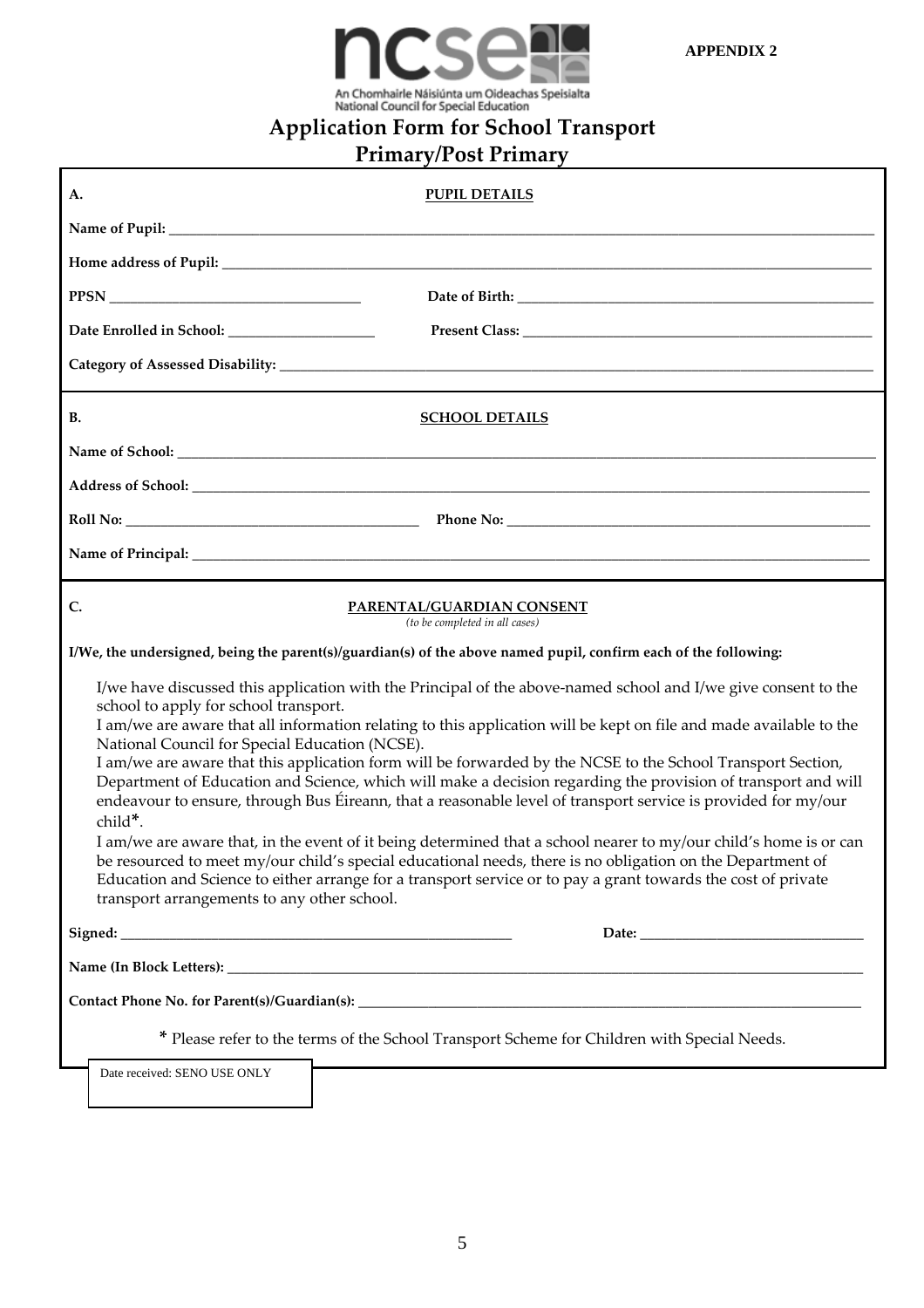| D.<br><b>DECLARATION BY PRINCIPAL</b>                                                                                                                                                                                                                        |
|--------------------------------------------------------------------------------------------------------------------------------------------------------------------------------------------------------------------------------------------------------------|
| I hereby confirm that:                                                                                                                                                                                                                                       |
| the above named pupil is due to be enrolled or has already enrolled in this school.<br>I have discussed this application with the applicant's parents/guardians and<br>this application is supported by the Chairperson of the school's Board of Management. |
| Please provide any information you may have which may assist in determining the type of transport required.                                                                                                                                                  |
|                                                                                                                                                                                                                                                              |
|                                                                                                                                                                                                                                                              |
| E.<br><b>REPORT OF SPECIAL EDUCATION NEEDS ORGANISER (SENO)</b>                                                                                                                                                                                              |
| The required professional report(s) submitted meet with Department of Education and Science criteria.                                                                                                                                                        |
| Yes<br>$\Box$<br>N <sub>o</sub><br>□                                                                                                                                                                                                                         |
| The school named at section B is the nearest to the child's home that is or can be resourced to meet the child's special<br>educational needs under Department of Education and Science criteria.                                                            |
| Yes<br>⊔<br>No - if no, on what basis has this application been made (e.g. parental choice)<br>$\Box$                                                                                                                                                        |
| Professional reports and/or information supplied by the relevant school authorities indicate that this pupil will require                                                                                                                                    |
| Escort,<br>$\Box$<br>Wheelchair access,<br>Ц<br>Harness,<br>$\Box$<br>Other (e.g. specialised vehicle). (Please give details):<br>⊔                                                                                                                          |
| Please include here further information (if any) which is relevant to this application.                                                                                                                                                                      |
|                                                                                                                                                                                                                                                              |
|                                                                                                                                                                                                                                                              |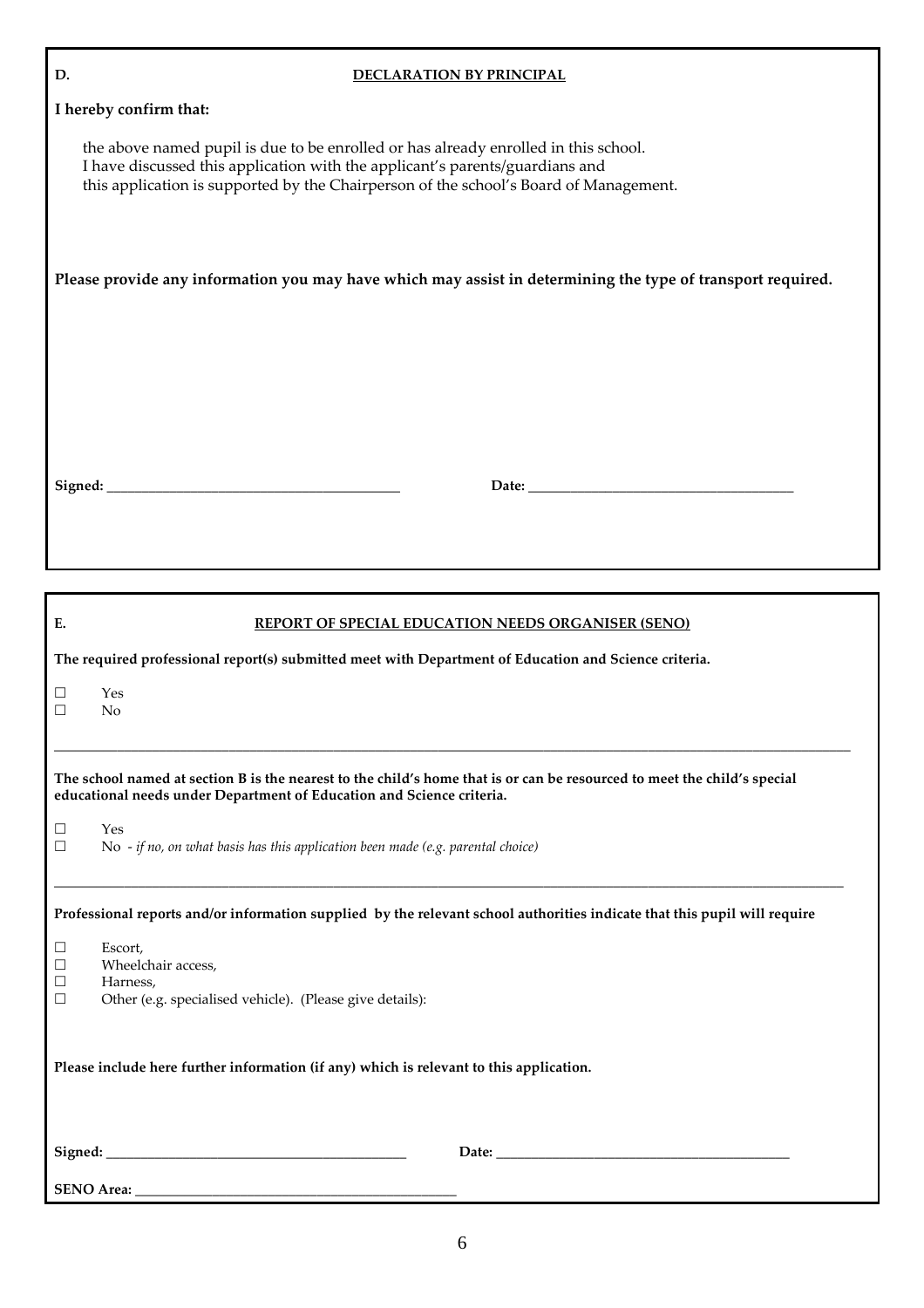

## **Application to NCSE for Assistive Technology**

| A.                                                          | <b>PUPIL DETAILS</b>                                                                                                                                                                                                          |
|-------------------------------------------------------------|-------------------------------------------------------------------------------------------------------------------------------------------------------------------------------------------------------------------------------|
|                                                             |                                                                                                                                                                                                                               |
|                                                             |                                                                                                                                                                                                                               |
|                                                             |                                                                                                                                                                                                                               |
|                                                             |                                                                                                                                                                                                                               |
|                                                             |                                                                                                                                                                                                                               |
|                                                             |                                                                                                                                                                                                                               |
| <b>B.</b>                                                   | <b>SCHOOL DETAILS</b>                                                                                                                                                                                                         |
|                                                             |                                                                                                                                                                                                                               |
|                                                             |                                                                                                                                                                                                                               |
|                                                             |                                                                                                                                                                                                                               |
|                                                             |                                                                                                                                                                                                                               |
| C.                                                          | <b>APPLICATION DETAILS</b>                                                                                                                                                                                                    |
|                                                             |                                                                                                                                                                                                                               |
|                                                             | ,我们也不能在这里的人,我们也不能在这里的人,我们也不能在这里的人,我们也不能在这里的人,我们也不能在这里的人,我们也不能在这里的人,我们也不能在这里的人,我们也                                                                                                                                             |
|                                                             |                                                                                                                                                                                                                               |
| D.                                                          | PARENTAL/GUARDIAN CONSENT<br>(to be completed in all cases)                                                                                                                                                                   |
|                                                             | I/We, the undersigned, being the parent(s)/guardian(s) of the above named pupil confirm:                                                                                                                                      |
|                                                             | that this application has been discussed with me/us and that I/we give consent to the school to apply for the Assistive                                                                                                       |
| Technology support identified above.                        | that I am aware that all information relating to this application will be kept on file, and made available to the SENO/National                                                                                               |
| Council for Special Education.                              |                                                                                                                                                                                                                               |
|                                                             | Date:                                                                                                                                                                                                                         |
| Name (In Block Letters):                                    | <u> 2000 - 2000 - 2000 - 2000 - 2000 - 2000 - 2000 - 2000 - 2000 - 2000 - 2000 - 2000 - 2000 - 2000 - 2000 - 200</u>                                                                                                          |
|                                                             |                                                                                                                                                                                                                               |
| Е.                                                          | <b>DECLARATION BY PRINCIPAL</b>                                                                                                                                                                                               |
| I hereby confirm:                                           |                                                                                                                                                                                                                               |
|                                                             | that this application is supported by the Chairperson of the school's Board of Management.<br>that in making this application full regard has been paid to Assistive Technology support services already allocated to and     |
| available in the school.                                    | that a relevant/required professional has stated that this equipment is necessary, and this documentation is attached                                                                                                         |
| that a quotation for the cost of the equipment is attached. |                                                                                                                                                                                                                               |
|                                                             | I declare that the particulars given above are accurate, that the application conforms with Department of Education and<br>Science guidelines, and that assistance in the use of the equipment will be provided by the school |
|                                                             |                                                                                                                                                                                                                               |
|                                                             |                                                                                                                                                                                                                               |
| Date received: SENO USE ONLY                                |                                                                                                                                                                                                                               |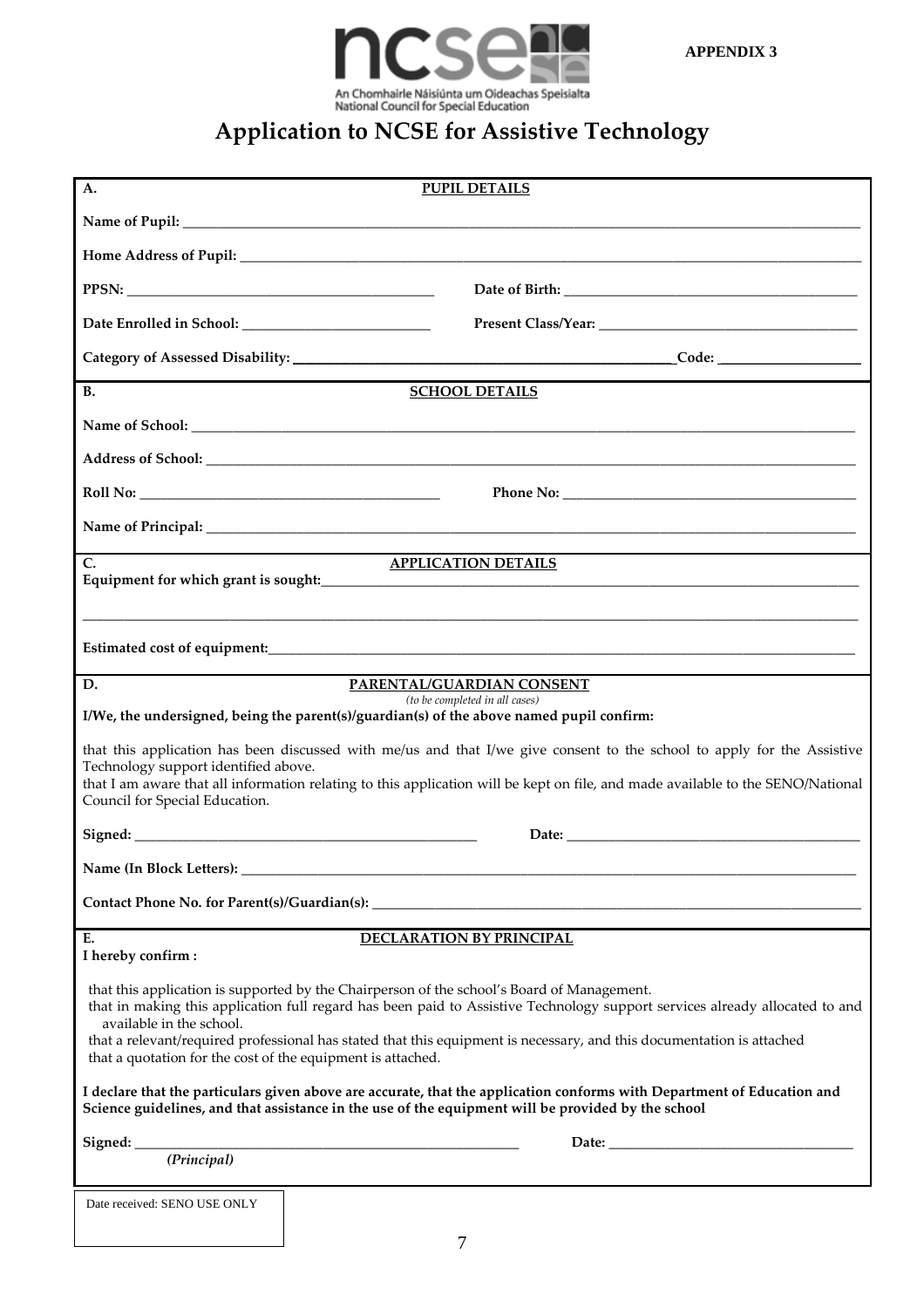| F.                                                                                                                                                                                                                             | <b>Recommendation of SENO</b> |  |  |  |  |  |
|--------------------------------------------------------------------------------------------------------------------------------------------------------------------------------------------------------------------------------|-------------------------------|--|--|--|--|--|
|                                                                                                                                                                                                                                |                               |  |  |  |  |  |
|                                                                                                                                                                                                                                |                               |  |  |  |  |  |
|                                                                                                                                                                                                                                |                               |  |  |  |  |  |
| Signed: National Communication of the Communication of the Communication of the Communication of the Communication of the Communication of the Communication of the Communication of the Communication of the Communication of |                               |  |  |  |  |  |
| SENO Area:<br><u> </u>                                                                                                                                                                                                         |                               |  |  |  |  |  |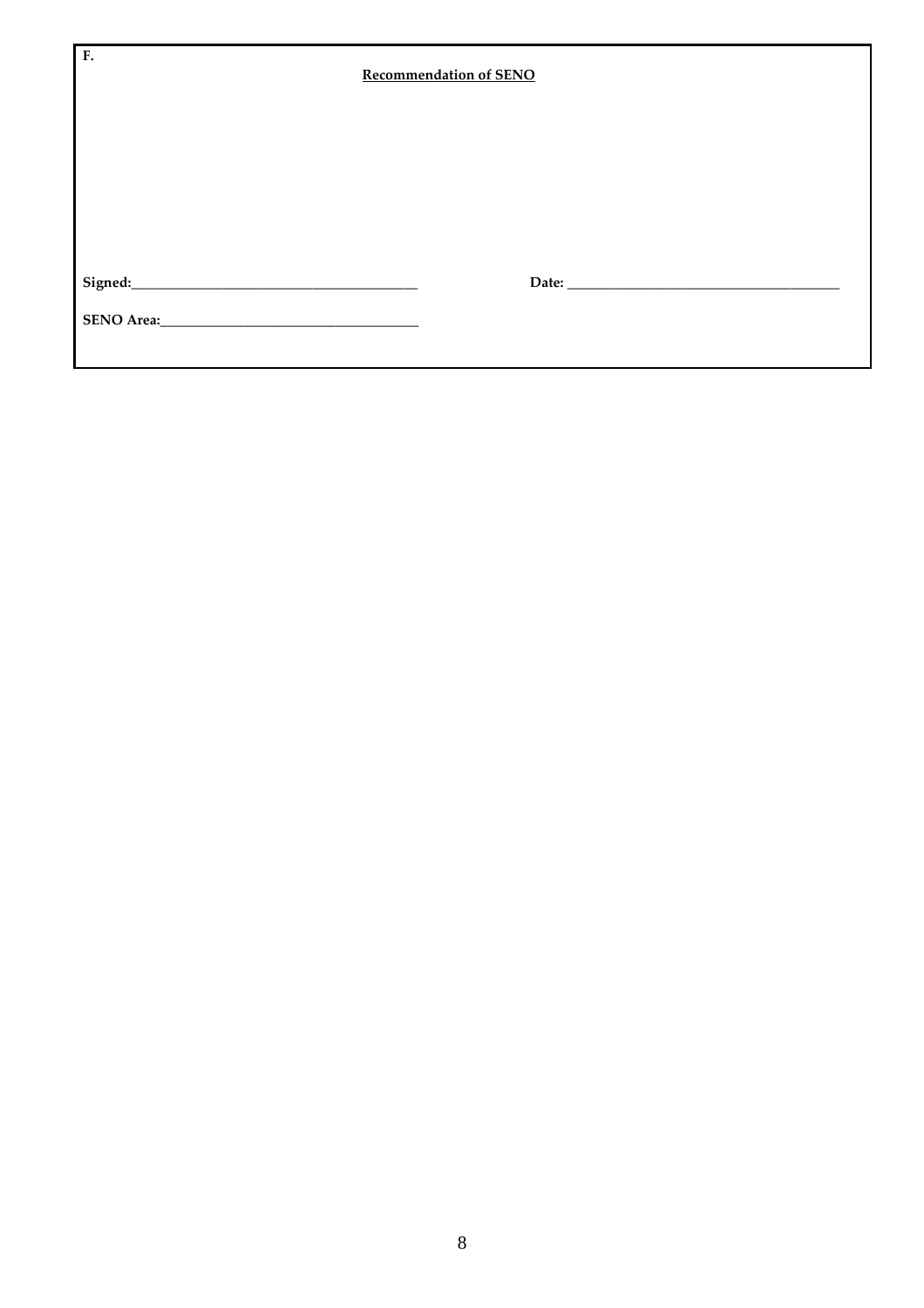

#### **SCHOOL SNA PROFILE FORM(to be completed by Principal in cases of all new applications for SNA support)**

| ∪ountv | school: | Roll<br>NO. | $\sim$<br><b>Principal</b> 's<br>. Signature: | Date: |
|--------|---------|-------------|-----------------------------------------------|-------|

### **Table 1. Current SNA Staffing in the school**

| <b>SEAS SNA</b><br>post<br>reference<br>number<br>(to be<br>assigned by | Status of post<br>(part-time hours,<br>full-time - infant<br>classes, full-time -<br>full school day) | Number<br>of hours<br>per week | Name $(s)$ of<br>pupil(s) assisted | Class<br>level/year | Quantity of additional<br>teaching hours/<br>interventions availed<br>of by pupil(s) (if<br>relevant) | Name of SNA | <b>Current care needs</b> of pupil as per Cir. 07/02<br>It is important to acknowledge diminishing care<br>needs and encourage inclusion of pupil in<br>mainstream class activities |
|-------------------------------------------------------------------------|-------------------------------------------------------------------------------------------------------|--------------------------------|------------------------------------|---------------------|-------------------------------------------------------------------------------------------------------|-------------|-------------------------------------------------------------------------------------------------------------------------------------------------------------------------------------|
| SENO)                                                                   |                                                                                                       |                                |                                    |                     |                                                                                                       |             |                                                                                                                                                                                     |
|                                                                         |                                                                                                       |                                |                                    |                     |                                                                                                       |             |                                                                                                                                                                                     |
| $\overline{2}$                                                          |                                                                                                       |                                |                                    |                     |                                                                                                       |             |                                                                                                                                                                                     |
| 3                                                                       |                                                                                                       |                                |                                    |                     |                                                                                                       |             |                                                                                                                                                                                     |

**Please make further copies if necessary**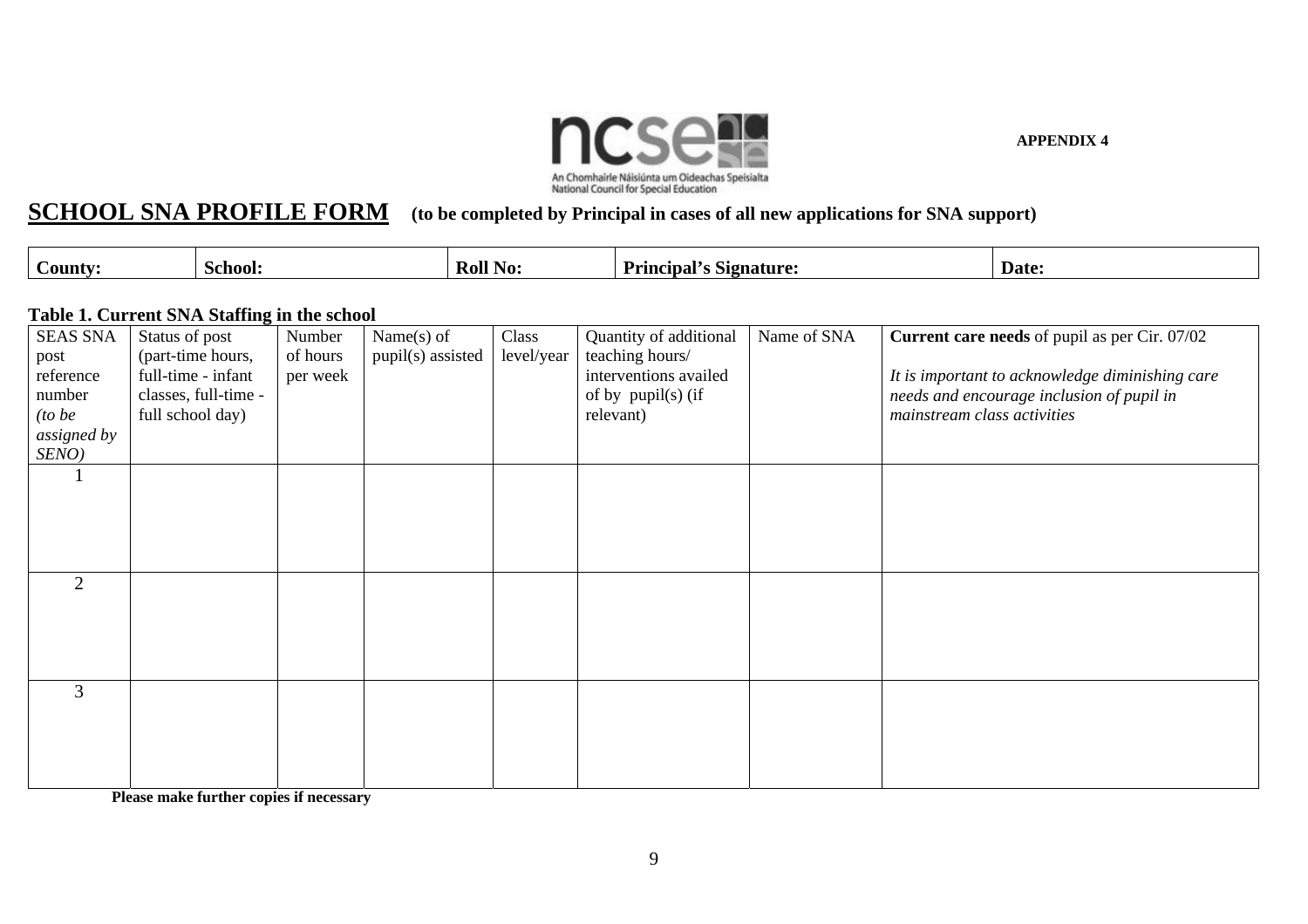## **Table 2. Pupil for whom application is being been made to the NCSE for SNA support**

| Pupil's name | Current<br>class $/yr$ | Quantity of<br>additional<br>teaching hours<br>availed of by<br>this pupil (if<br>relevant) | How have this pupils care<br>needs been addressed to<br>date? | Is there capacity<br>from within<br>current SNA<br>allocation to<br>school to meet<br>pupil's care<br>needs? | Briefly outline care needs cited in professional report - only cite care needs<br>consistent with the terms of Circular 07/02 |
|--------------|------------------------|---------------------------------------------------------------------------------------------|---------------------------------------------------------------|--------------------------------------------------------------------------------------------------------------|-------------------------------------------------------------------------------------------------------------------------------|
|              |                        |                                                                                             |                                                               |                                                                                                              |                                                                                                                               |
|              |                        |                                                                                             |                                                               |                                                                                                              |                                                                                                                               |

## **Table 3. Pupils who meet the criteria for SNA support under Category 4/5(Emotional/Severe Emotional Difficulties)**

- 1. In the situation where SNA support is being sought to address behavioural difficulties, has the advice of NEPS or other professional been sought?  $\Box$  Yes  $\Box$  No
- 2. Has a behavioural management programme been implemented?  $\Box$  Yes  $\Box$  No
- 3. Has the school Discipline Code been followed in this case?  $\Box$  Yes  $\Box$  No
- 4. Have incidents been recorded that clarify nature, frequency and intensity of misbehaviour?  $\Box$  Yes  $\Box$  No *(If so please attach*)
- 5. Have parents/guardians been notified on these occasions?  $\Box$  Yes  $\Box$  No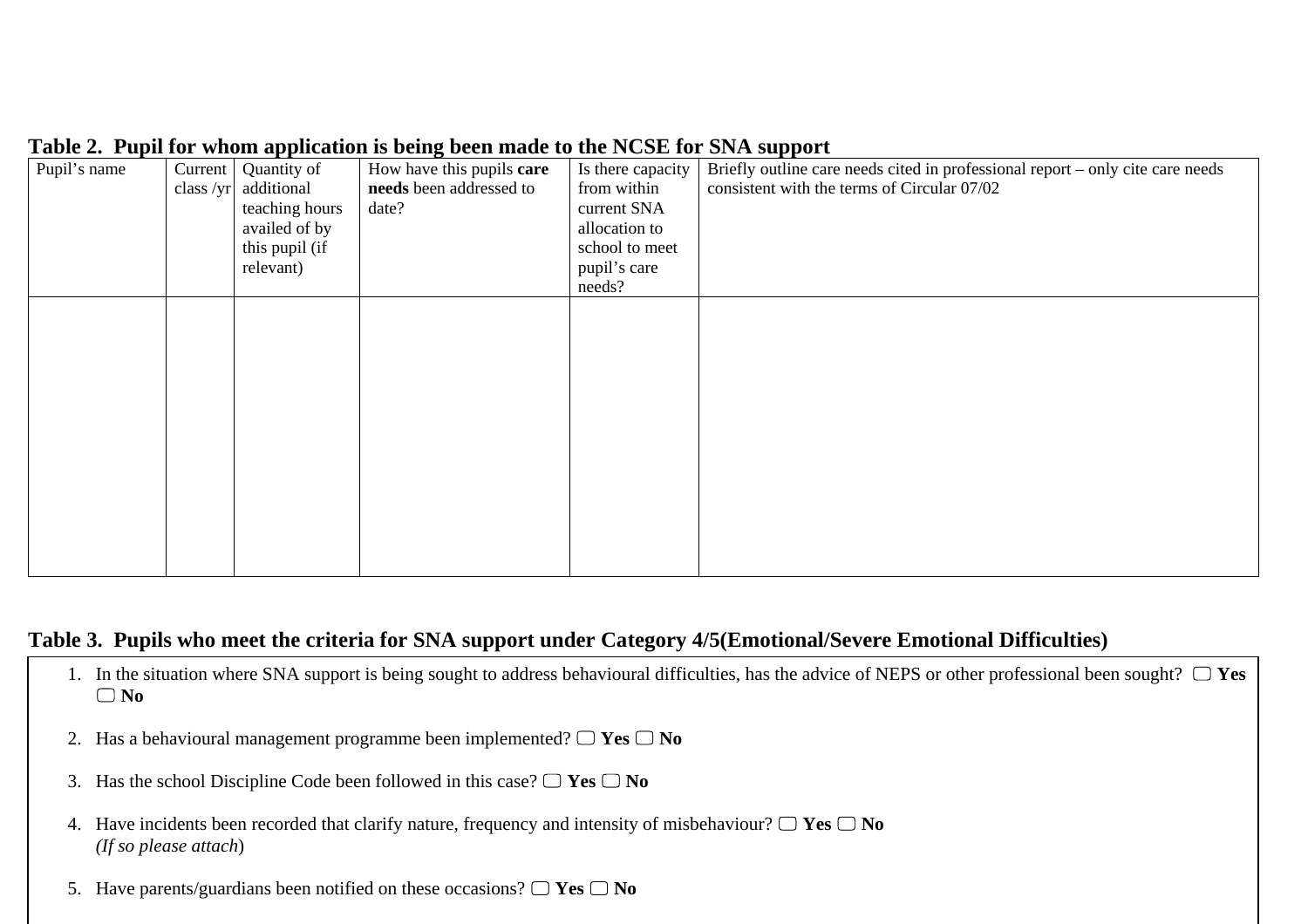

**School Name: \_\_\_\_\_\_\_\_\_\_\_\_\_\_\_\_\_\_\_\_\_\_\_\_\_\_\_ Roll No: \_\_\_\_\_\_\_\_\_\_\_\_\_\_\_ School Email Address: \_\_\_\_\_\_\_\_\_\_\_\_\_\_\_\_\_\_\_\_\_**

**Pupils in receipt of resources currently enrolled who will not be in the school in September <sup>2009</sup>**

| <b>Pupil Name &amp; Address</b> |         |        |            |               | Current      | Disability               | <b>Support Accessed</b>                       |                            |                |                  |
|---------------------------------|---------|--------|------------|---------------|--------------|--------------------------|-----------------------------------------------|----------------------------|----------------|------------------|
| 1 <sup>st</sup> Name            | Surname | Gender | <b>DOB</b> | <b>PPS No</b> | <b>Class</b> | Code<br>(See Appendix 6) | <b>SNA</b><br>Access<br>Individual<br>/Shared | No of<br>Resource<br>Hours | Assist<br>Tech | <b>Transport</b> |
|                                 |         |        |            |               |              |                          |                                               |                            |                |                  |
| <b>Address</b>                  |         |        |            |               |              |                          |                                               |                            |                |                  |
| 1 <sup>st</sup> Name            | Surname |        |            |               |              |                          |                                               |                            |                |                  |
|                                 |         |        |            |               |              |                          |                                               |                            |                |                  |
| <b>Address</b>                  |         |        |            |               |              |                          |                                               |                            |                |                  |
| 1 <sup>st</sup> Name            | Surname |        |            |               |              |                          |                                               |                            |                |                  |
|                                 |         |        |            |               |              |                          |                                               |                            |                |                  |
| <b>Address</b>                  |         |        |            |               |              |                          |                                               |                            |                |                  |

Signature of School Principal: \_\_\_\_\_\_\_\_\_\_\_\_\_\_\_\_\_\_\_\_\_\_\_\_\_\_\_\_\_\_\_\_\_\_ Date\_\_\_\_\_\_\_\_\_\_\_\_\_\_\_\_\_\_\_\_\_\_\_\_\_\_\_\_\_\_\_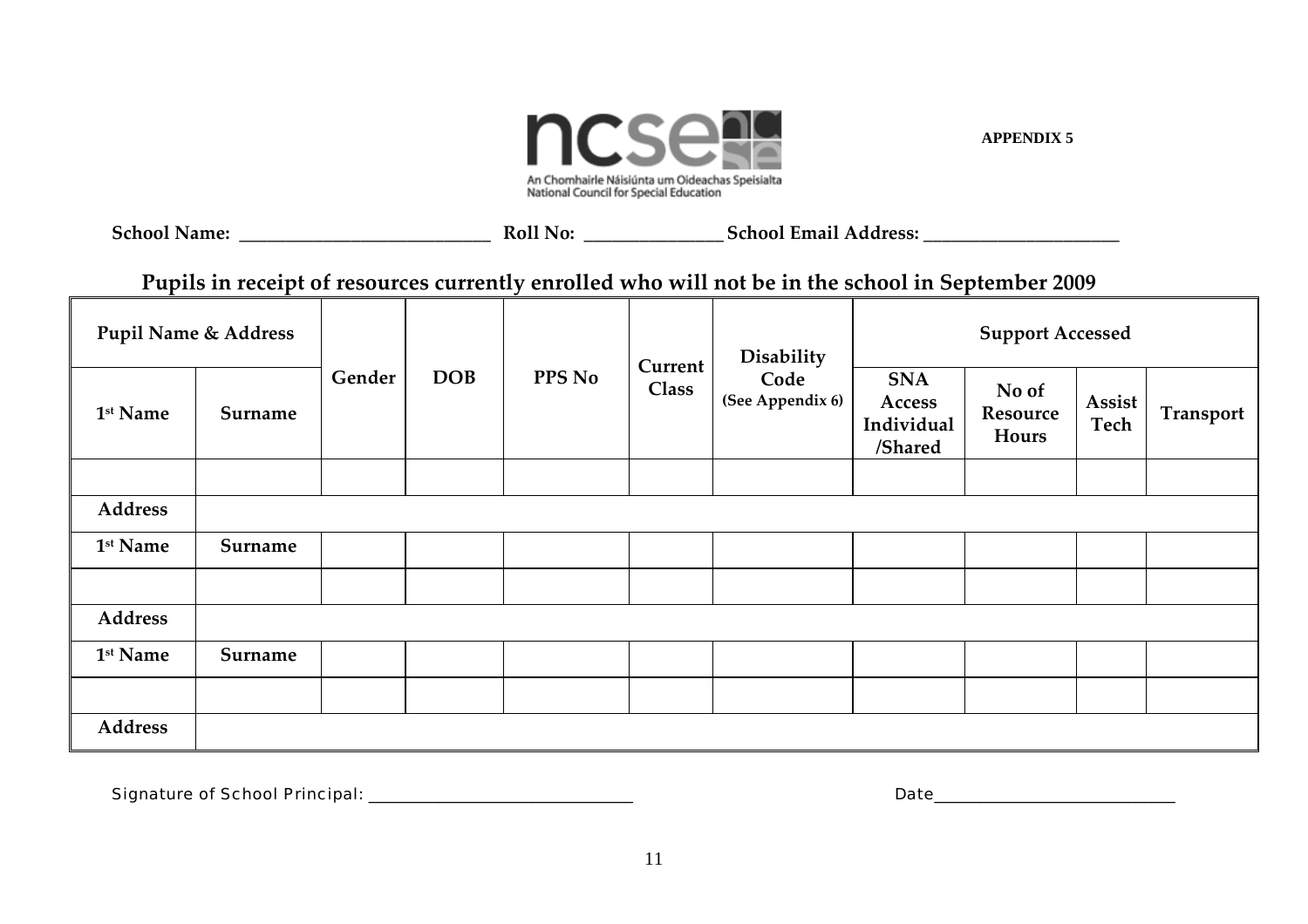

**School Name: \_\_\_\_\_\_\_\_\_\_\_\_\_\_\_\_\_\_\_\_\_\_\_\_\_\_\_\_\_\_\_\_\_\_ Roll No: \_\_\_\_\_\_\_\_\_\_\_\_\_\_\_ School Email Address: \_\_\_\_\_\_\_\_\_\_\_\_\_\_\_\_\_\_\_\_\_**

List pupils previously in receipt of resources and who have left the school since the previous Application Submitted

| <b>Pupil Name</b>    |         |        |  |            |        | <b>Support Accessed</b>      |                                               |                            |                |                  |
|----------------------|---------|--------|--|------------|--------|------------------------------|-----------------------------------------------|----------------------------|----------------|------------------|
| 1 <sup>st</sup> Name | Surname | Gender |  | <b>DOB</b> | PPS NO | Dis Code<br>(See Appendix 6) | <b>SNA</b><br>Access<br>Individual<br>/Shared | No of<br>Resource<br>Hours | Assist<br>Tech | <b>Transport</b> |
|                      |         |        |  |            |        |                              |                                               |                            |                |                  |
|                      |         |        |  |            |        |                              |                                               |                            |                |                  |
|                      |         |        |  |            |        |                              |                                               |                            |                |                  |
|                      |         |        |  |            |        |                              |                                               |                            |                |                  |
|                      |         |        |  |            |        |                              |                                               |                            |                |                  |
|                      |         |        |  |            |        |                              |                                               |                            |                |                  |
|                      |         |        |  |            |        |                              |                                               |                            |                |                  |

Signature of School Principal: \_\_\_\_\_\_\_\_\_\_\_\_\_\_\_\_\_\_\_\_\_\_\_\_\_\_\_\_\_\_\_\_\_\_ Date\_\_\_\_\_\_\_\_\_\_\_\_\_\_\_\_\_\_\_\_\_\_\_\_\_\_\_\_\_\_\_